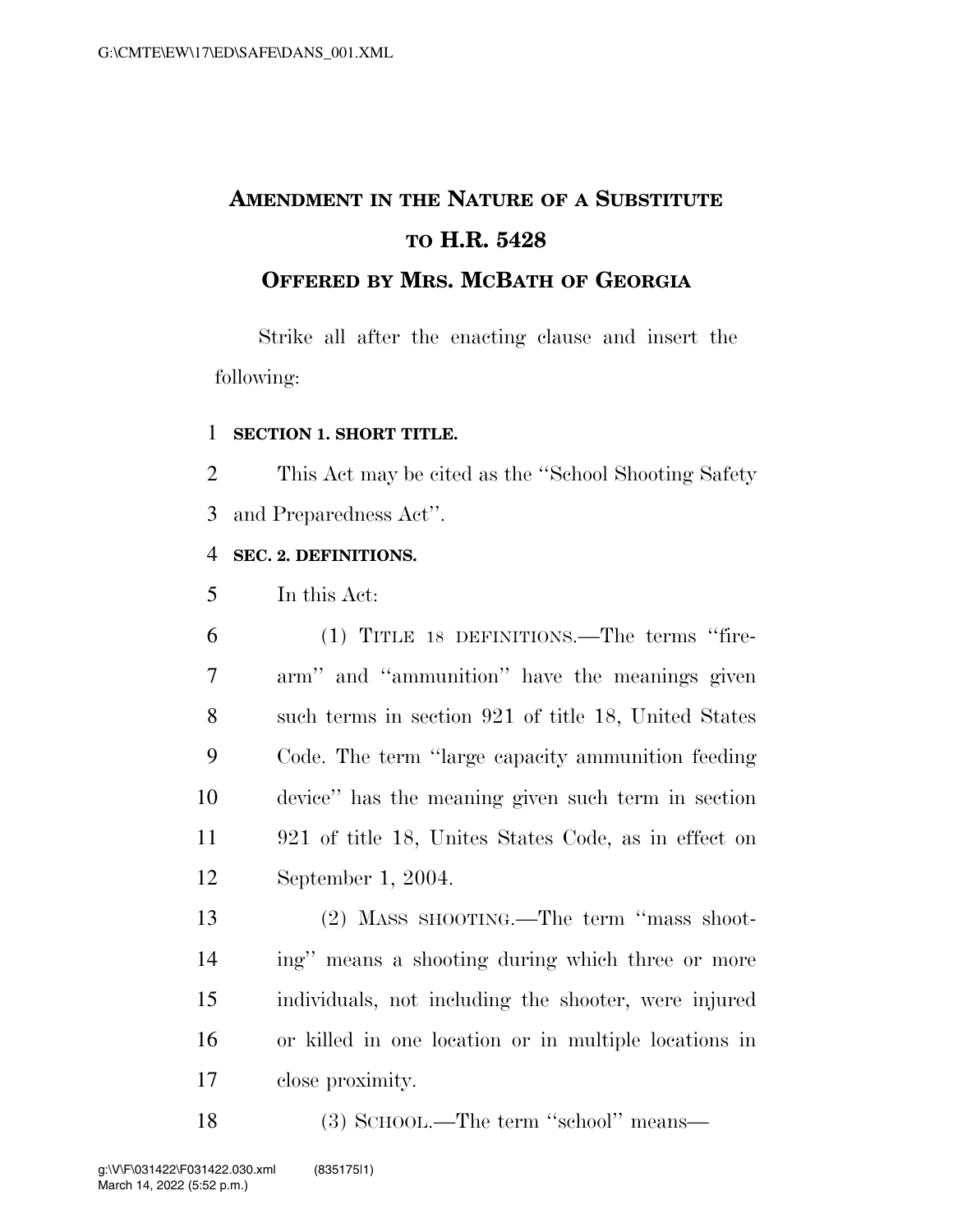| $\mathbf{1}$   | (A) an early childhood education program       |
|----------------|------------------------------------------------|
| $\overline{2}$ | (as defined in section 103 of the Higher Edu-  |
| 3              | cation Act of 1965 (20 U.S.C. 1003));          |
| $\overline{4}$ | (B) an elementary school (as defined in        |
| 5              | section 8101 of the Elementary and Secondary   |
| 6              | Education Act of 1965 (20 U.S.C. 7801));       |
| 7              | (C) a secondary school (as defined in sec-     |
| 8              | tion 8101 of the Elementary and Secondary      |
| 9              | Education Act of 1965 (20 U.S.C. 7801)); and   |
| 10             | (D) an institution of higher education (as     |
| 11             | defined in section 102 of the Higher Education |
| 12             | Act of 1965 (20 U.S.C. 1002)).                 |
| 13             | (4) SCHOOL SHOOTING.—The term "school          |
| 14             | shooting" means an event or occurrence—        |
| 15             | (A) during which one or more individuals       |
| 16             | were injured or killed by a firearm; and       |
| 17             | (B) that occurred—                             |
| 18             | (i) in, or on the grounds of, a school,        |
| 19             | even if before or after school hours;          |
| 20             | (ii) while the victim was traveling to         |
| 21             | or from a regular session at school; or        |
| 22             | (iii) while the victim was attending or        |
| 23             | traveling to or from an official school spon-  |
| 24             | sored event.                                   |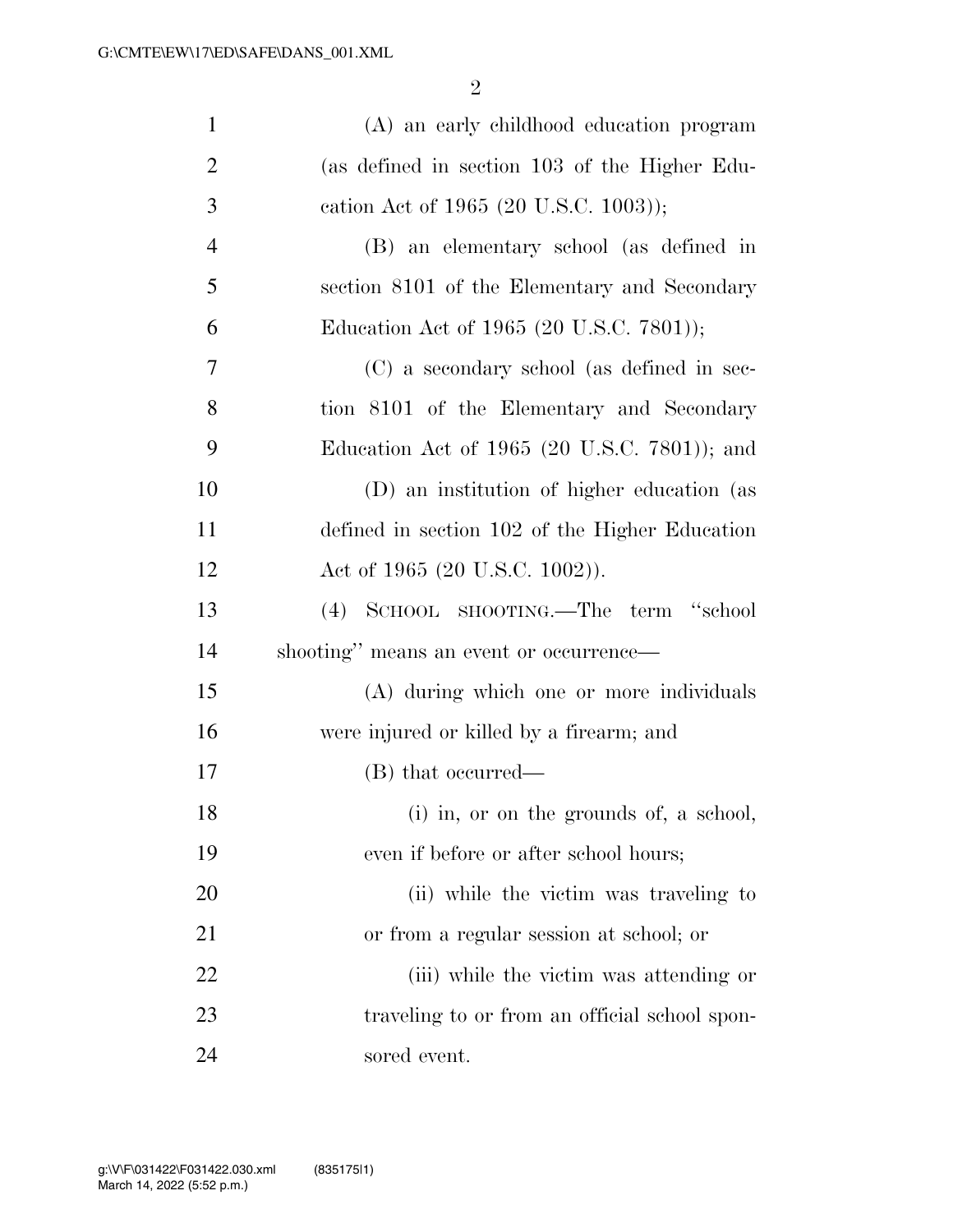### **SEC. 3. ANNUAL REPORT ON INDICATORS OF SCHOOL CRIME AND SAFETY.**

 (a) IN GENERAL.—The Secretary of Education, in consultation with the Attorney General and the Secretary of Health and Human Services, shall publish not less fre- quently than on an annual basis a report on indicators of school crime and safety. Such report shall be produced by the National Center for Education Statistics of the De- partment of Education in consultation with the Bureau of Justice Statistics of the Department of Justice. Such report shall include, at a minimum, an updated version of the information provided in the National Center for Education Statistics report NCES 2021–092 issued in July 2021, and the data described in subsections (b) and (d).

 (b) STATISTICS ON SCHOOL SHOOTINGS.—In col- lecting data on school shootings to be compiled in the an- nual report described in subsection (a), the National Cen- ter for Education Statistics shall collect at a minimum the following data annually:

- (1) The number of school shootings that have taken place nationwide.
- (2) Of the school shootings described in para-graph (1), the number that were mass shootings.
- (3) Of the school shootings described in para-graph (1), the number that were suicides.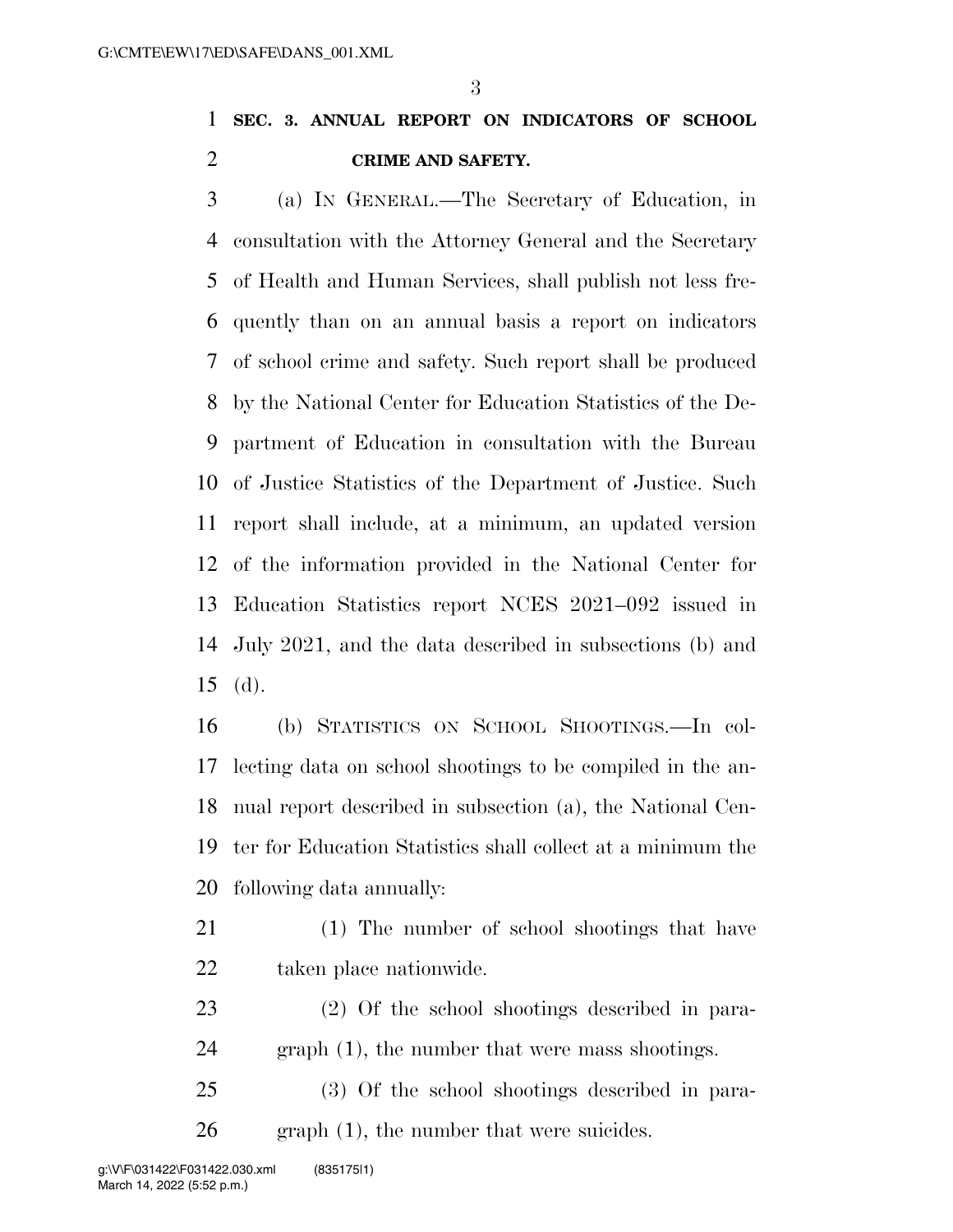| $\mathbf{1}$   | (4) Of the school shootings described in para-  |
|----------------|-------------------------------------------------|
| $\overline{2}$ | $graph(1)$ , the number that were accidents.    |
| 3              | (5) The number of people killed in each school  |
| $\overline{4}$ | shooting, including—                            |
| 5              | (A) the number of people whose cause of         |
| 6              | death was attributable to wound by firearm;     |
| 7              | and                                             |
| 8              | (B) the number of people having some            |
| 9              | other cause of death.                           |
| 10             | (6) The number of people injured in each school |
| 11             | shooting, including—                            |
| 12             | (A) the number of people wounded by fire-       |
| 13             | arm; and                                        |
| 14             | (B) the number of people injured in some        |
| 15             | other manner.                                   |
| 16             | (7) The time of the shooting and whether it oc- |
| 17             | curred during school hours.                     |
| 18             | (8) The demographics of each school, includ-    |
| 19             | $ing$ —                                         |
| 20             | (A) the locale code of the school, as deter-    |
| 21             | mined by the Secretary of Education; and        |
| 22             | student<br>demographic<br>(B)<br>data           |
| 23             | disaggregated by-                               |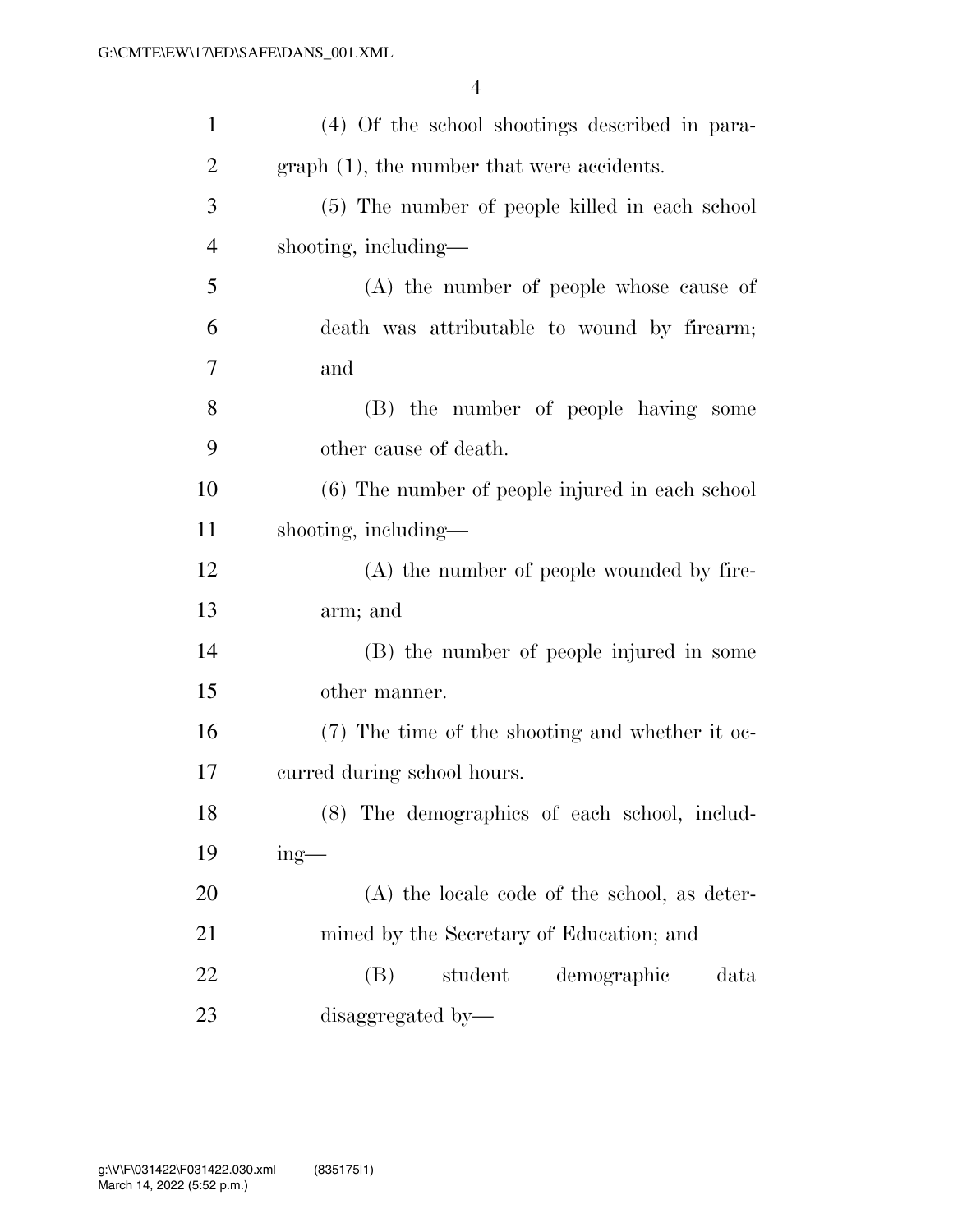| $\mathbf{1}$   | (i) economically disadvantaged stu-                |
|----------------|----------------------------------------------------|
| $\overline{2}$ | dents as compared to students who are not          |
| 3              | economically disadvantaged;                        |
| $\overline{4}$ | each major racial and ethnic<br>(ii)               |
| 5              | group;                                             |
| 6              | (iii) children with disabilities as com-           |
| $\tau$         | pared to children without disabilities; and        |
| 8              | (iv) English proficiency status.                   |
| 9              | (9) The personal characteristics of each victim    |
| 10             | in the shooting, including, at a minimum, the vic- |
| 11             | $\text{tim's}$ —                                   |
| 12             | $(A)$ age;                                         |
| 13             | $(B)$ gender;                                      |
| 14             | $(C)$ race;                                        |
| 15             | (D) ethnicity; and                                 |
| 16             | (E) nationality.                                   |
| 17             | (10) The personal characteristics of the shooter,  |
| 18             | including, at a minimum the shooter's-             |
| 19             | $(A)$ age;                                         |
| 20             | $(B)$ gender;                                      |
| 21             | $(C)$ race;                                        |
| 22             | (D) ethnicity;                                     |
| 23             | (E) nationality; and                               |
| 24             | (F) relationship to the school.                    |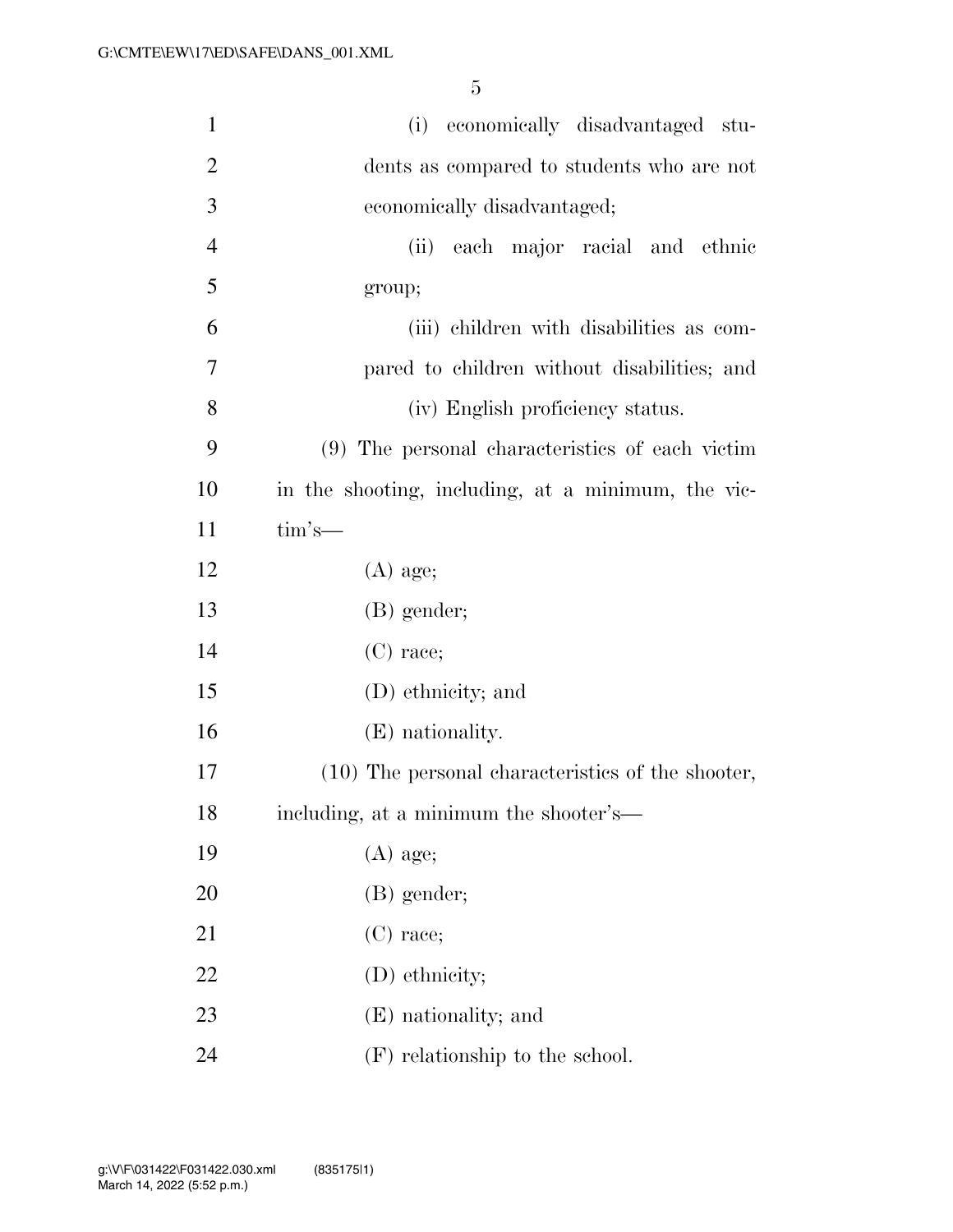| $\mathbf{1}$   | (11) Whether the shooting was determined to            |
|----------------|--------------------------------------------------------|
| $\overline{2}$ | be an accident, and if not, the motivation of the      |
| 3              | shooter, including any real or perceived bias based    |
| $\overline{4}$ | on race, religion, ethnicity, nationality, or sex (in- |
| 5              | cluding sexual orientation or gender identity).        |
| 6              | (12) How the shooting was stopped, includ-             |
| 7              | $ing$ —                                                |
| 8              | (A) whether the shooter was injured or                 |
| 9              | killed, and if so, by whom; and                        |
| 10             | (B) if not, what was the other outcome of              |
| 11             | the incident (such as escape, arrest, or suicide).     |
| 12             | (13) The number and type of firearms and am-           |
| 13             | munition that were used in each shooting, includ-      |
| 14             | $ing$ —                                                |
| 15             | (A) the make and model of the firearm;                 |
| 16             | (B) the manufacturer of the firearm;                   |
| 17             | (C) the make and model of the ammuni-                  |
| 18             | tion;                                                  |
| 19             | (D) the manufacturer of the ammunition;                |
| 20             | (E) whether a large capacity ammunition                |
| 21             | feeding device was present at the scene or used        |
| 22             | during the shooting; and                               |
| 23             | $(F)$ the number of rounds of ammunition               |
| 24             | fired by the shooter over the course of the            |
| 25             | shooting.                                              |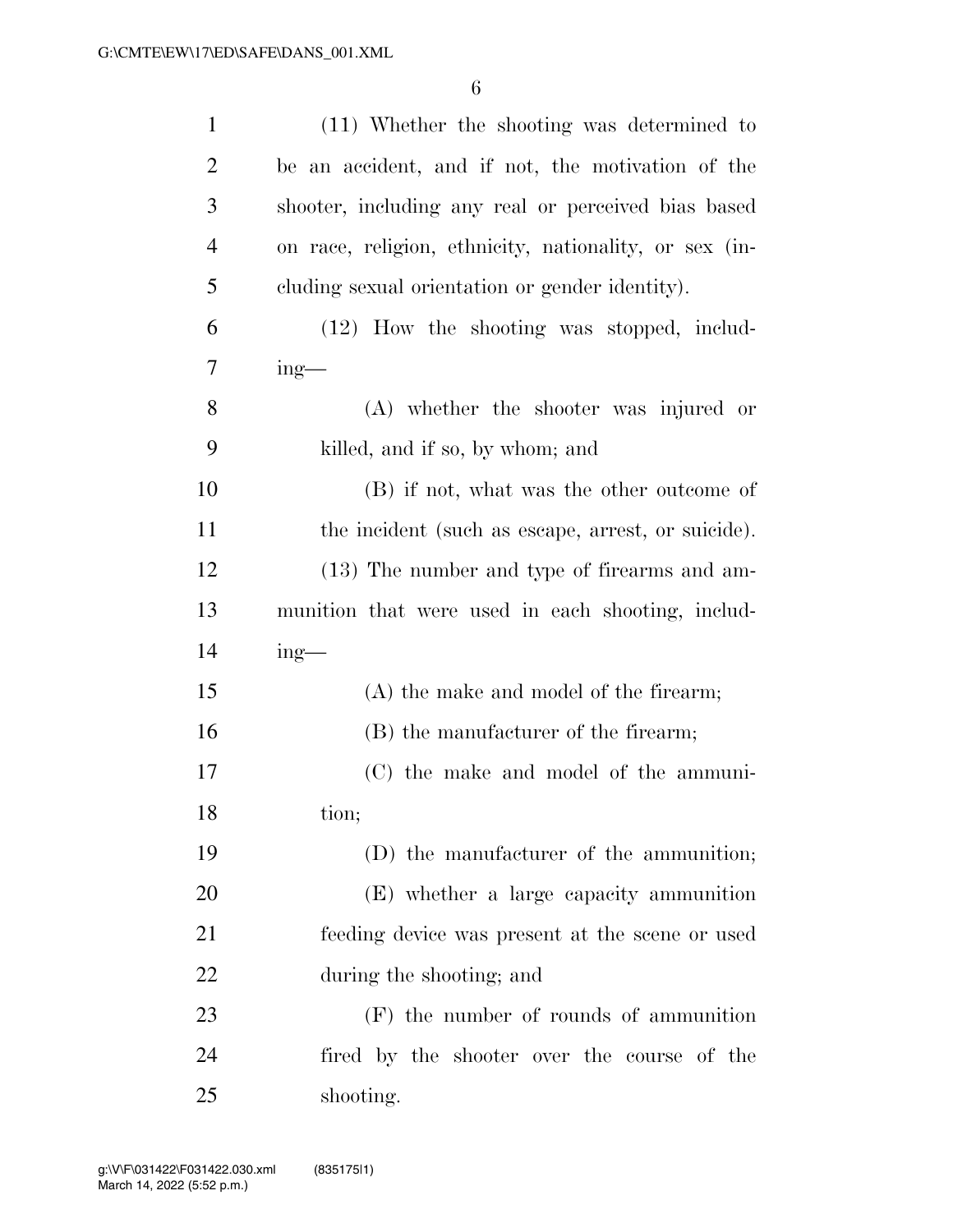| $\mathbf{1}$   | (14) Where each of the firearms used in each           |
|----------------|--------------------------------------------------------|
| $\overline{2}$ | shooting was obtained and how, including—              |
| 3              | (A) whether the firearm was registered;                |
| $\overline{4}$ | (B) whether the firearm was purchased                  |
| 5              | from a licensed gun dealer or an unlicensed            |
| 6              | sale; and                                              |
| 7              | (C) the geographic location from where the             |
| 8              | shooter obtained the firearm.                          |
| 9              | (15) If the original purchaser was not the             |
| 10             | shooter, what was, if any, the original purchaser's    |
| 11             | relationship to the shooter.                           |
| 12             | (16) If the original purchaser was not the             |
| 13             | shooter and the firearm was obtained from the          |
| 14             | shooter's home, the gun storage practices being used   |
| 15             | in the home, and whether the gun owner was             |
| 16             | charged with failing to properly secure his or her     |
| 17             | firearm.                                               |
| 18             | (17) Whether the school had one or more teach-         |
| 19             | ers, as that term is defined in section 8553 of the    |
| <b>20</b>      | Elementary and Secondary Education Act of 1965         |
| 21             | $(20\text{ U.S.C. }7943)$ , who were armed, and if so, |
| 22             | whether such armed teacher or teachers stopped the     |
| 23             | incident by shooting the shooter.                      |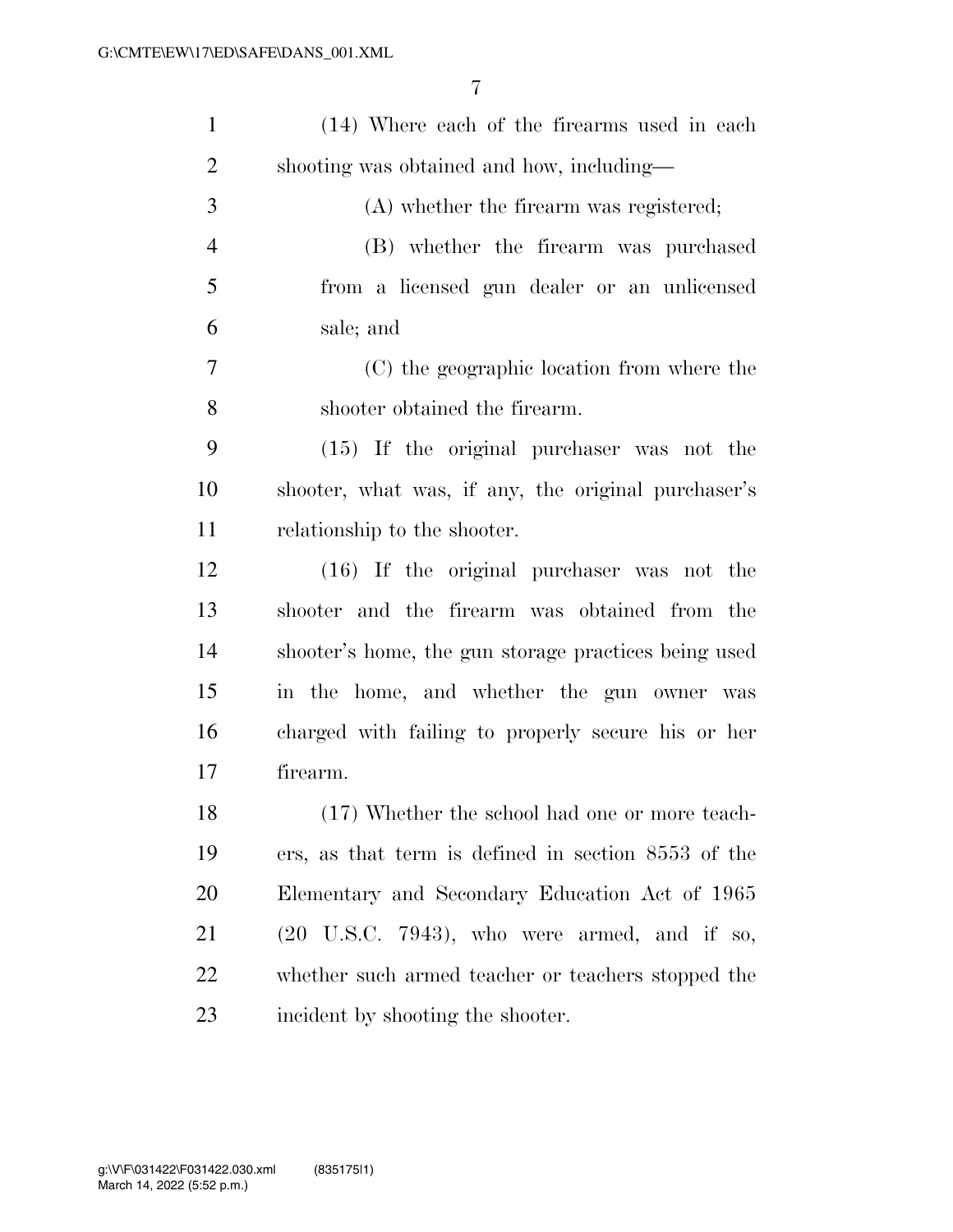(18) How long did the shooting last (the ap- proximate elapsed time between the first and last shots fired).

 (19) What was the response time of law en-forcement.

 (c) HISTORIC STATISTICS ON SCHOOL SHOOTINGS.— The Secretary of Education shall direct the National Cen-ter for Education Statistics—

 (1) to collect, to the extent practicable, the data required in subsection (b) for shootings that oc- curred before the date of the enactment of this Act; and

 (2) to publish such data as revisions to the most applicable annual reports on indicators of school crime and safety issued by the National Cen-16 ter for Education Statistics before the date of the enactment of this Act.

 (d) SAFETY AND PREVENTION.—In collecting data on school shootings to be compiled in the annual report described in subsection (a), the National Center for Edu- cation Statistics shall collect, at a minimum, information on the existence or absence of the following measures at the time of the shooting at schools where a school shooting occurred in the previous year:

(1) Physical security measures, including—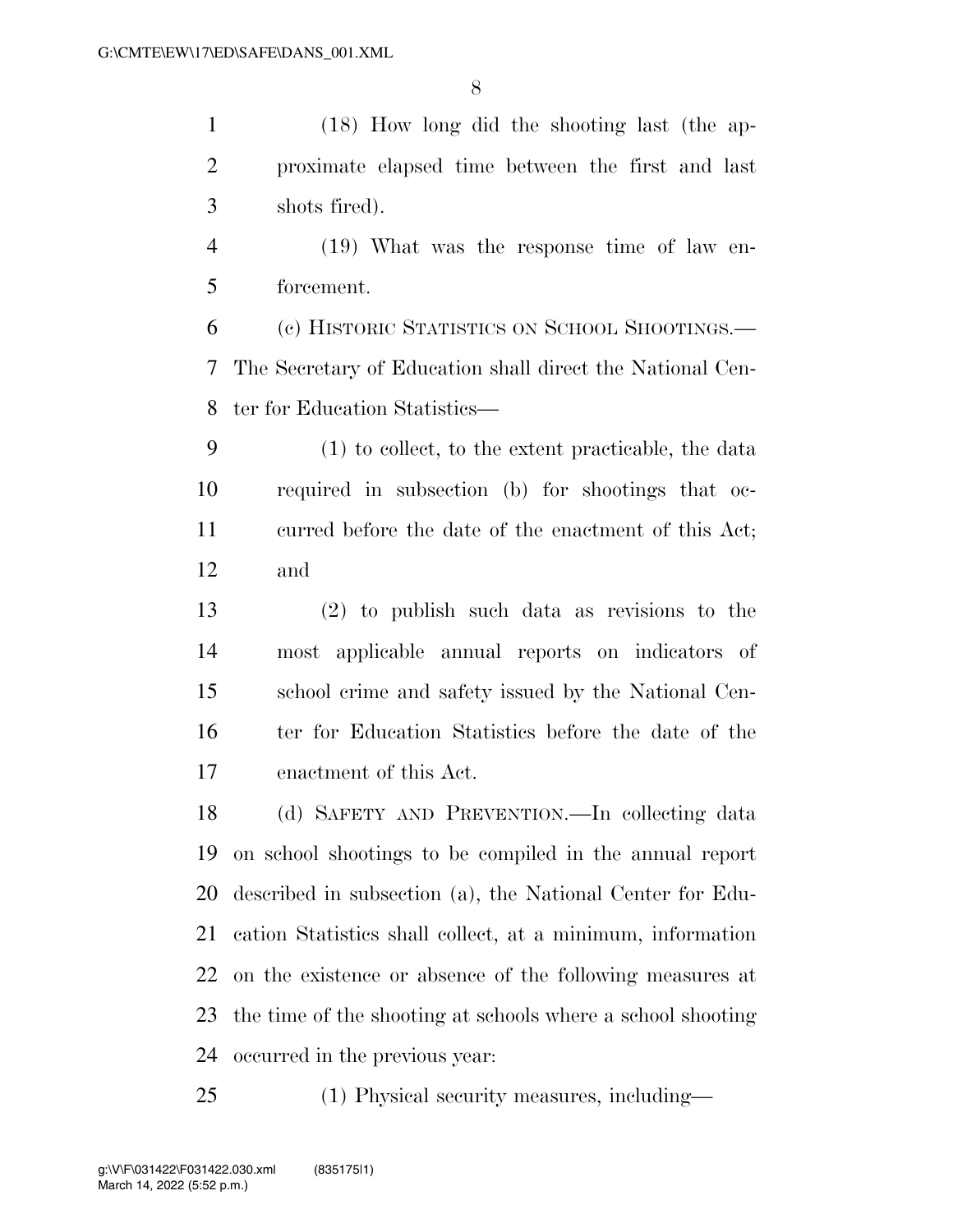| $\mathbf{1}$   | (A) building envelopes and interiors de-                |
|----------------|---------------------------------------------------------|
| $\overline{2}$ | signed to protect occupants from human                  |
| 3              | threats; and                                            |
| $\overline{4}$ | (B) other physical security measures de-                |
| 5              | signed to avert and restrict violence.                  |
| 6              | (2) Other types of security measures, including         |
| 7              | measures designed to preserve open learning envi-       |
| 8              | ronments that positively influence student behavior.    |
| 9              | (3) A communication plan with local law en-             |
| 10             | forcement.                                              |
| 11             | (4) A response plan that includes coordination          |
| 12             | with local agencies (law enforcement, fire depart-      |
| 13             | ment, hospitals, etc.                                   |
| 14             | (5) An active shooter response plan (including          |
| 15             | the use of an alert system to notify students, faculty, |
| 16             | and parents or guardians).                              |
| 17             | $(6)$ A trauma response plan to address trauma          |
| 18             | resulting from the shooting, including coordination     |
| 19             | with school-based counselors, other school mental       |
| 20             | health professionals, and appropriate community         |
| 21             | partners and organizations, such as community ac-       |
| 22             | tion programs or agencies.                              |
| 23             | (7) Any other similar type of safety or preven-         |
| 24             | tion measure in place at the time of the school         |
| 25             | shooting.                                               |